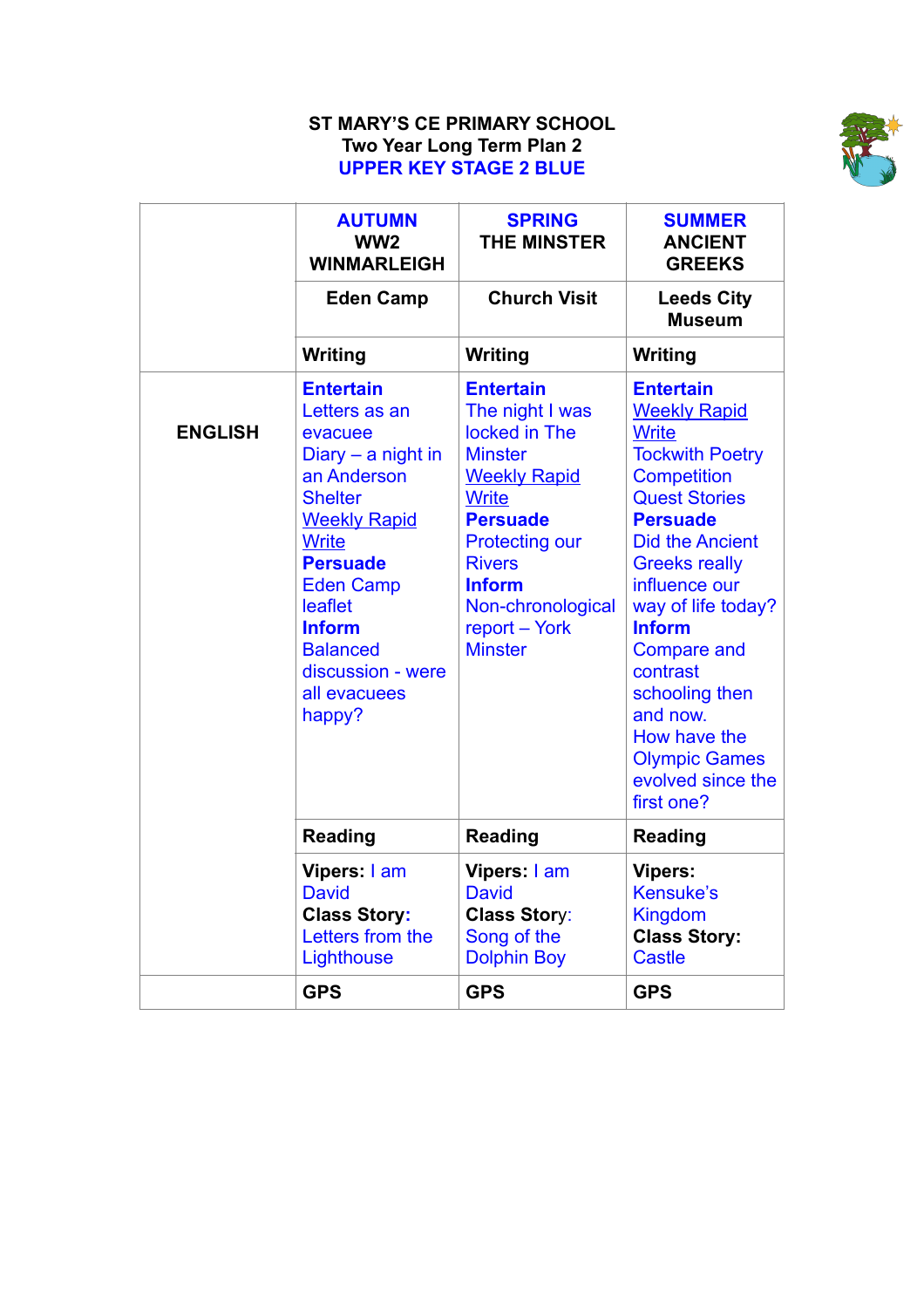|                    | <b>Converting nouns</b><br>or adjectives into<br>verbs using<br>suffixes (-ate,<br>$-ise, -ify)$<br><b>Relative clauses</b><br>beginning with<br>who, which,<br>where, when,<br>whose, that, or an<br>omitted relative<br>pronoun<br>Devices to build<br>cohesion within a<br>paragraph.<br>Use of commas<br>to clarify meaning<br>or avoid<br>ambiguity. | <b>Brackets, dashes</b><br>or commas to<br>indicate<br>parenthesis.<br>Modal verb,<br>relative pronoun,<br>relative clause,<br>parenthesis,<br>bracket, dash,<br>cohesion,<br>ambiguity<br>Verb prefixes -<br>dis, de, mis, over,<br>re<br>Use of the semi-<br>colon, colon and<br>dash to mark the<br>boundary between<br>independent<br>clauses<br><b>Indicating degrees</b><br>of possibility using<br>adverbs or modal<br>verbs | <b>Linking ideas</b><br>across<br>paragraphs using<br>a wider range of<br>cohesive<br>devices:<br>repetition of a<br>word or phrase,<br>grammatical<br>connections and<br>ellipsis.<br>Use of the colon<br>to introduce a list<br>and use of a<br>semi-colon within<br>lists.<br>How words are<br>related by<br>meaning as<br>synonyms and<br>antonyms |
|--------------------|-----------------------------------------------------------------------------------------------------------------------------------------------------------------------------------------------------------------------------------------------------------------------------------------------------------------------------------------------------------|-------------------------------------------------------------------------------------------------------------------------------------------------------------------------------------------------------------------------------------------------------------------------------------------------------------------------------------------------------------------------------------------------------------------------------------|--------------------------------------------------------------------------------------------------------------------------------------------------------------------------------------------------------------------------------------------------------------------------------------------------------------------------------------------------------|
| <b>MATHEMATICS</b> | Number: Place<br><b>Value, Four</b><br>Operations,<br><b>Fractions</b>                                                                                                                                                                                                                                                                                    | Number:<br>Decimals,<br>Percentages,<br>Ratio, Algebra<br>Measurement:<br>converting units,<br>Perimeter, Area<br>and Volume<br><b>Statistics</b>                                                                                                                                                                                                                                                                                   | Geometry:<br><b>Properties of</b><br>shapes, Position<br>and Direction<br>Consolidation:<br>Four Operations,<br><b>FDP</b> and<br><b>Measures</b>                                                                                                                                                                                                      |
| <b>SCIENCE</b>     | Earth & Space<br>(plus Geography<br><b>World Locational</b><br>Knowledge)<br><b>Forces</b>                                                                                                                                                                                                                                                                | <b>All Living Things</b><br>(Life Cycles)<br><b>Habitats</b>                                                                                                                                                                                                                                                                                                                                                                        | <b>Animals</b><br>including<br><b>Humans</b><br><b>Keeping Healthy</b><br>(Y6)                                                                                                                                                                                                                                                                         |
| <b>COMPUTING</b>   | Following the Purple Mash Scheme of Work                                                                                                                                                                                                                                                                                                                  |                                                                                                                                                                                                                                                                                                                                                                                                                                     |                                                                                                                                                                                                                                                                                                                                                        |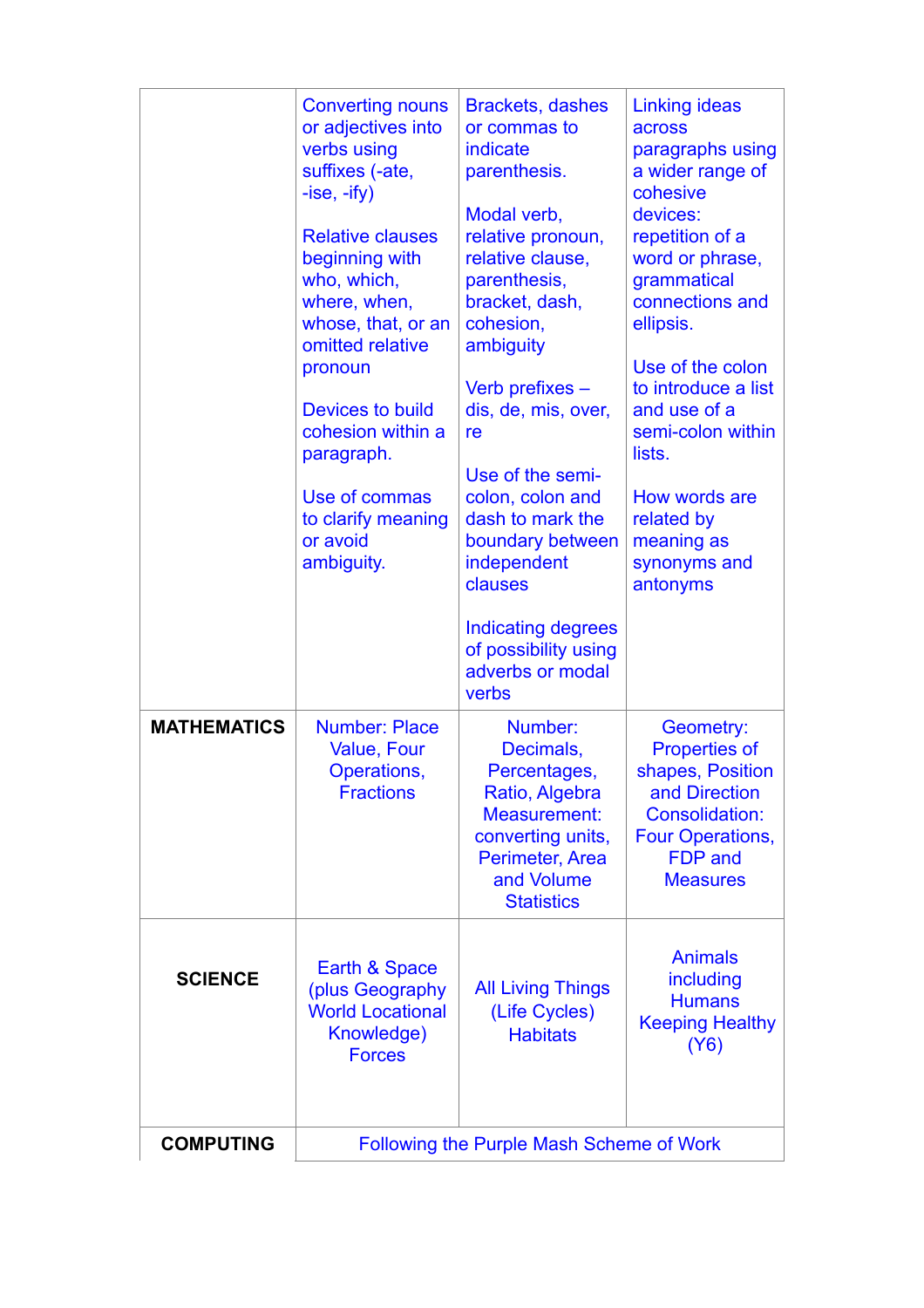|                  | <b>Unit 5.1</b><br>Coding<br>2Code<br><b>Unit 5.2</b><br><b>Online safety</b><br><b>Unit 5.3</b><br><b>Spreadsheets</b><br>2Calculate/Excel                                                                                                                                                                                                                                                                     | <b>Unit 5.4</b><br><b>Databses</b><br><b>2Question</b><br>2Investigate<br><b>Unit 5.5</b><br><b>Game Creator</b><br>2DIY3D                                                                                                                                                                            | <b>Unit 5.6</b><br><b>3D Modelling</b><br><b>2Design and Make</b><br><b>Unit 5.7</b><br><b>Concept Maps</b><br>2Connect                                                                                                                                                                                                                         |
|------------------|-----------------------------------------------------------------------------------------------------------------------------------------------------------------------------------------------------------------------------------------------------------------------------------------------------------------------------------------------------------------------------------------------------------------|-------------------------------------------------------------------------------------------------------------------------------------------------------------------------------------------------------------------------------------------------------------------------------------------------------|-------------------------------------------------------------------------------------------------------------------------------------------------------------------------------------------------------------------------------------------------------------------------------------------------------------------------------------------------|
| DT               | <b>Air Raid shelters</b><br>Cooking                                                                                                                                                                                                                                                                                                                                                                             | <b>River Landscapes</b><br>Clay gargoyles                                                                                                                                                                                                                                                             | Cooking -<br><b>Biscuits</b>                                                                                                                                                                                                                                                                                                                    |
| <b>HISTORY</b>   | <b>Challenges for</b><br><b>Britain, Europe</b><br>and the wider<br>world 1901 to the<br>present day.                                                                                                                                                                                                                                                                                                           |                                                                                                                                                                                                                                                                                                       | The life and<br>influence of the<br><b>Ancient Greeks</b>                                                                                                                                                                                                                                                                                       |
| <b>GEOGRAPHY</b> | <b>WWII</b><br>Investigate and<br>locate major cities<br>from WW2; key<br>characteristics and<br>similarities and<br>differences; GMT<br>time zones;                                                                                                                                                                                                                                                            | <b>Rivers</b><br><b>UK rivers and World</b><br>rivers; water cycle;<br>trade links;<br>geographical features;                                                                                                                                                                                         | <b>Ancient Greece</b><br><b>Locate Greece and</b><br>major geographical<br>features; how<br>climate affects trade.                                                                                                                                                                                                                              |
|                  |                                                                                                                                                                                                                                                                                                                                                                                                                 |                                                                                                                                                                                                                                                                                                       |                                                                                                                                                                                                                                                                                                                                                 |
| <b>ART</b>       | <b>Formal</b><br>elements:<br><b>Architecture</b><br><b>Drawing from</b><br>observation,<br>creating prints,<br>drawing from<br>different<br>perspectives and<br>learning about the<br>role of an architect.<br><b>Still life</b><br>Creating a variety of<br>still life pieces<br>influenced by<br>different artists,<br>using a range of<br>mediums and<br>showcasing work in<br>the form of a<br>memory box. | <b>Art and Design</b><br><b>Skills</b><br>Developing design,<br>drawing, craft, painting<br>and art appreciation<br>skills - creating an<br>invention, expanding<br>on an observational<br>drawing, using a poem<br>to create a portrait and<br>painting an enlarged<br>section of a drawn<br>collage | <b>Art and Design -</b><br><b>Every Picture</b><br>tells a story<br><b>Exploring the</b><br>meaning behind art<br>- analyse the work<br>of Banksy; making<br>symmetry prints<br>inspired by<br>Rorschach, telling a<br>story using emojis,<br>reenacting a<br>poignant war scene<br>and taking<br>inspiration from<br>ceramic artist<br>Odundo. |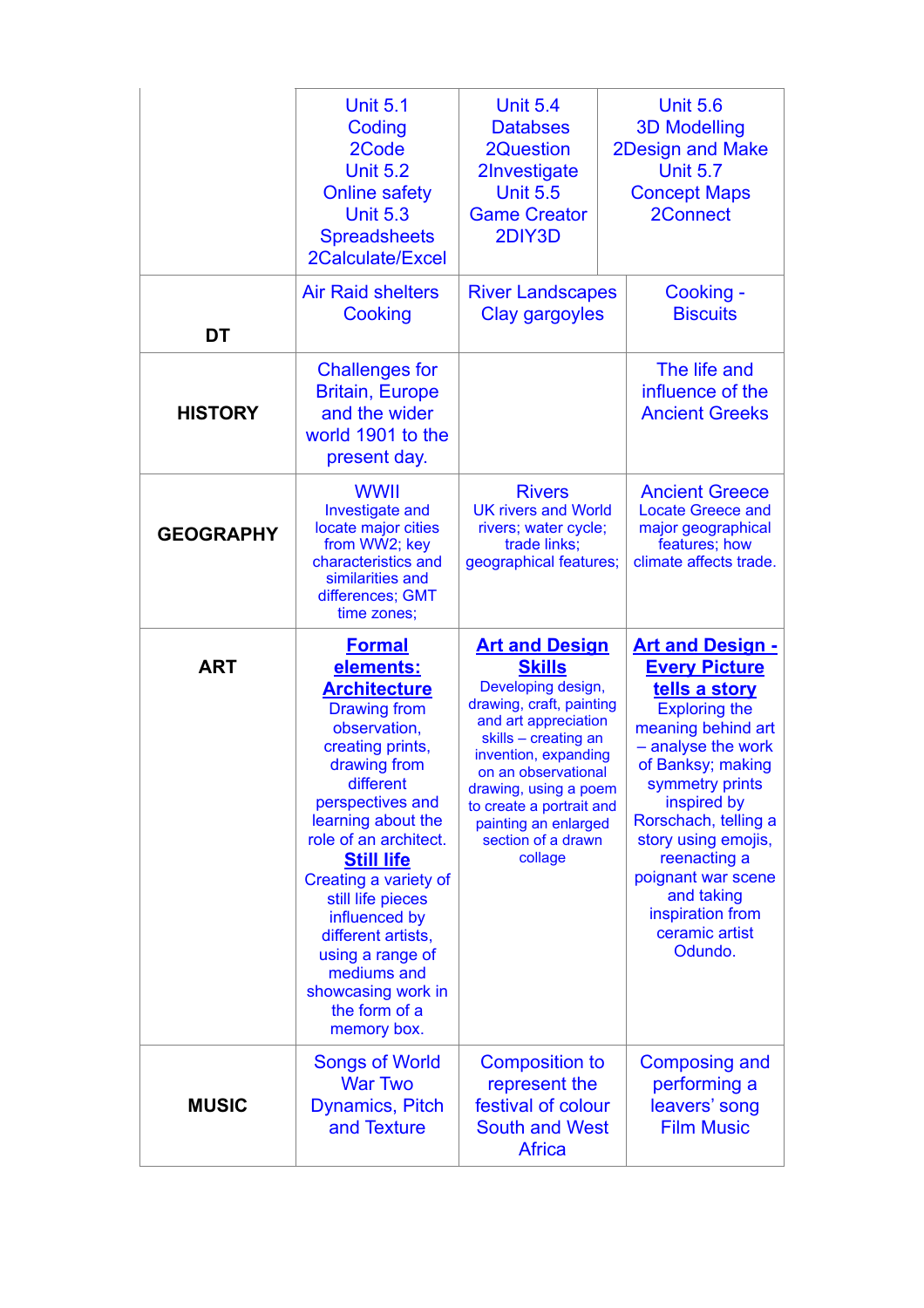| <b>PE</b><br>(LCP scheme) | <b>Outdoor and</b><br><b>Adventurous</b><br><b>Activities</b><br>(residential)<br><b>Invasion Games</b><br>(3)<br>(Football)<br>Gymnastics (5)<br>$6 - 12$                                                                                                                                                                                                                                                    | Dance-At the<br><b>Olympics</b><br><b>Outdoor and</b><br>Adventurous (3)                                          | <b>Striking and</b><br>Fielding (2)<br><b>Rounders/Cricket</b><br>Athletics (3) |
|---------------------------|---------------------------------------------------------------------------------------------------------------------------------------------------------------------------------------------------------------------------------------------------------------------------------------------------------------------------------------------------------------------------------------------------------------|-------------------------------------------------------------------------------------------------------------------|---------------------------------------------------------------------------------|
| <b>PSHE/RSE</b>           | KAPOW scheme used to make sure statutory elements are covered<br>for RSE. Policy online and parents consulted.<br>See KAPOW for lesson plans selected to link with teaching themes<br>that term.<br>Some PSHE/RSE elements are also taught within Computing,<br>Science, PE and healthy schools week.<br>See KAPOW for the profession of skills documents used to allow for<br>progression from year to year. |                                                                                                                   |                                                                                 |
|                           | <b>Families and</b><br>relationships<br>Health and wellbeing                                                                                                                                                                                                                                                                                                                                                  | Safety and the<br>changing body<br>Citizenship                                                                    | Economic well being<br><b>Healthy schools</b><br>week                           |
| <b>RE</b>                 | U2.7 What<br>matters most to<br><b>Christians and</b><br>Humanists?<br>2b.4 Was Jesus<br>the Messiah?                                                                                                                                                                                                                                                                                                         | U2.1-Why do<br>some people think<br><b>God exists?</b><br>2b.1 What does it<br>mean if God is<br>holy and loving? | U2.6-What does<br>it mean to be a<br><b>Muslim in Britain</b><br>today?         |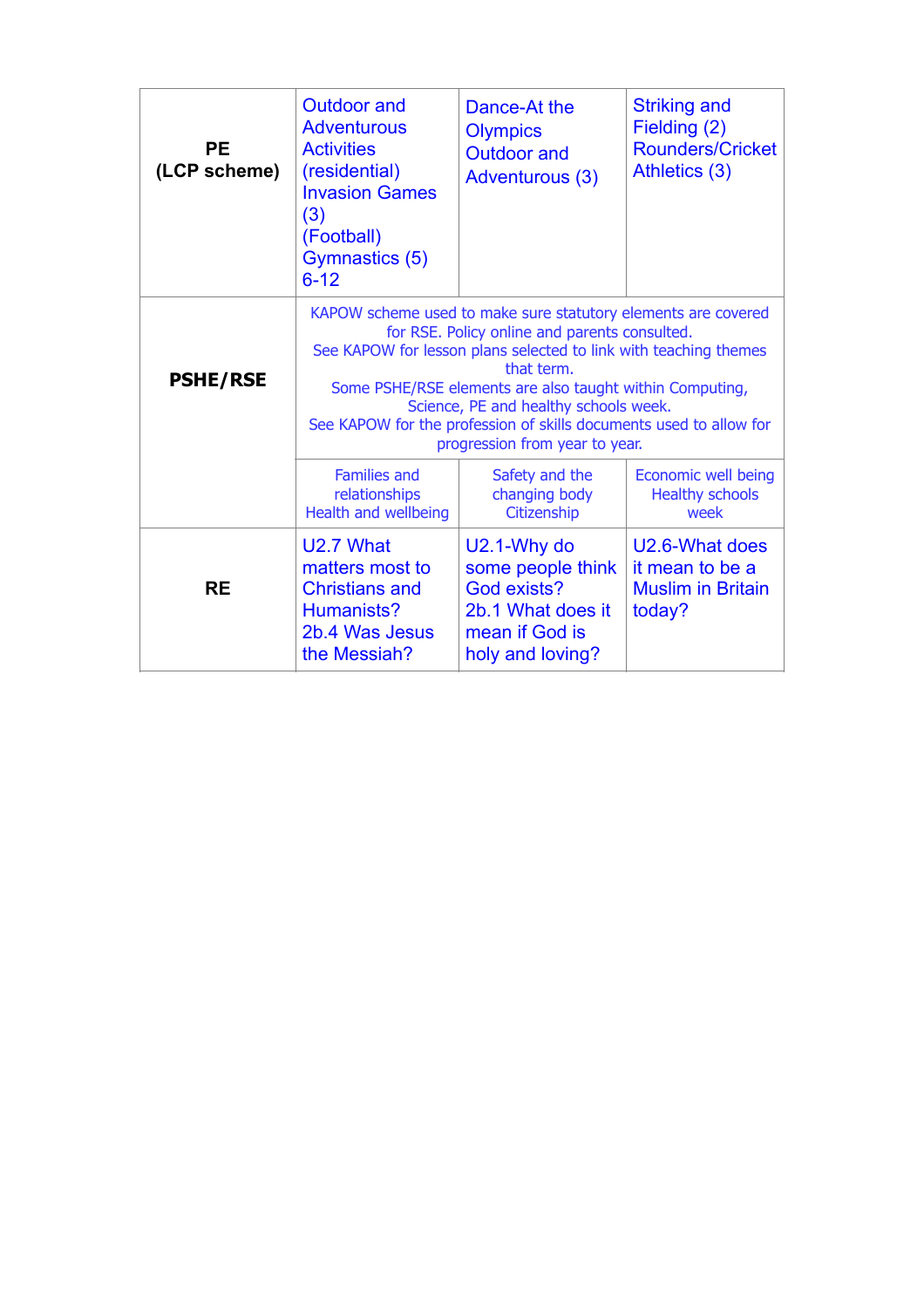| <b>French</b> | <b>MON ÉCOLE</b>         |                         | <b>LES SPORTS</b>     |
|---------------|--------------------------|-------------------------|-----------------------|
|               | <b>Classroom</b>         | <b>SPACE</b>            | <b>Recap opinions</b> |
|               | language &               | Planets - focus on      | & hobbies -           |
|               | <b>instructions</b>      | French                  | opinion & le/la       |
|               | Using a dictionary       | pronunciation           | Je joue au/je fais    |
|               | to                       | Reading authentic       | du/de la + sport      |
|               | find infinitive          | text                    | Ask and answer        |
|               | verbs                    | Using colour and        | questions             |
|               | -er verbs                | size adjectives         | <b>Recap days and</b> |
|               | present tense            | Translation             | seasons               |
|               | verbs -                  | "L'Univers" reader      | <b>Write postcard</b> |
|               | Nouns – using            |                         | about hobbies         |
|               | cognates and             | <b>DESCRIPTIONS</b>     | <b>EN VILLE</b>       |
|               | context                  | Recap family            | <b>Places in town</b> |
|               | <b>Time &amp; School</b> | members                 | Il y a / il n'y a pas |
|               | day                      | Describing self         | de                    |
|               | counting in 10s          | and others - hair,      | connectives           |
|               | and 5's                  | eyes                    | French café day       |
|               | <b>FOOD</b>              | Personaility            | <b>Eiffel Tower</b>   |
|               | <b>SHOPPING</b>          | adjectives              | building and          |
|               | <b>Gathering food</b>    | J'ai / je suis          | reading - end of      |
|               | vocabulary               | Il / elle a / est       | term activity         |
|               | learning                 | Je/il /elle / ils/elle  |                       |
|               | techniques               | <b>DESCRIPTION</b>      |                       |
|               | exchanging               | Recap family            |                       |
|               | opinions                 | members                 |                       |
|               | using a dictionary       | Describing self         |                       |
|               | <b>Engaging in</b>       | and others - hair,      |                       |
|               | conversations            | eyes                    |                       |
|               | "La nourriture           | Personaility            |                       |
|               | song"                    | adjectives              |                       |
|               | school menu /            | J'ai / je suis          |                       |
|               | crepe recipe -           | Il / elle a / est       |                       |
|               | <b>PEPPA PIG</b>         | Je/il /elle / ils/elles |                       |
|               |                          |                         |                       |

## **ST MARY'S CE PRIMARY SCHOOL Long Term Plan 2**

**Upper Key Stage 2 RED**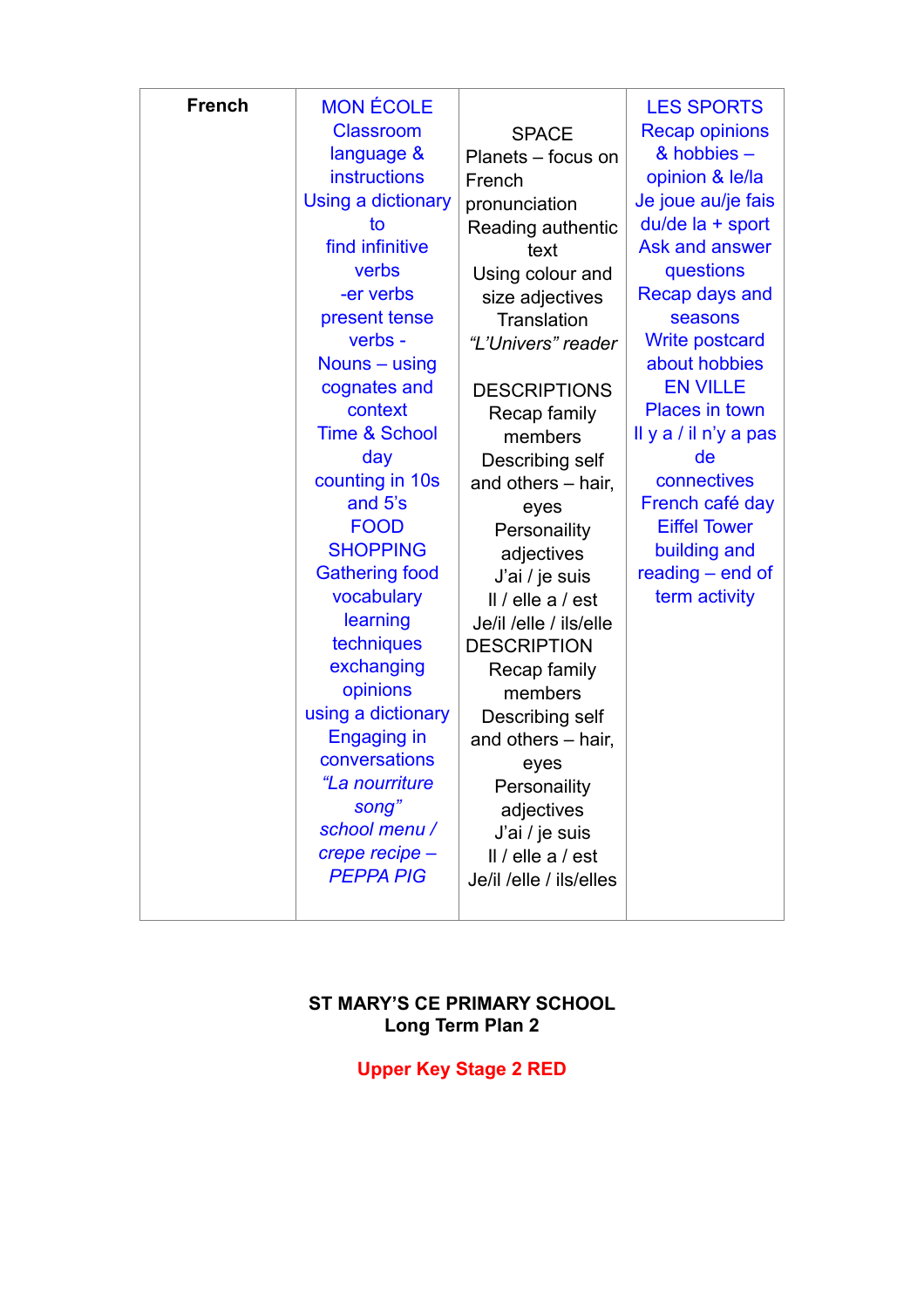|                | <b>AUTUMN</b><br><b>VICTORIANS -</b><br>local history                                                                                                                                                                                  | <b>SPRING</b><br>The changing<br>power of<br>Monarchs-<br><b>Henry VIII focus</b>                                                                                                                                                                        | <b>SUMMER</b><br><b>THE MAYANS</b>                                                                                                                                                                                                   |
|----------------|----------------------------------------------------------------------------------------------------------------------------------------------------------------------------------------------------------------------------------------|----------------------------------------------------------------------------------------------------------------------------------------------------------------------------------------------------------------------------------------------------------|--------------------------------------------------------------------------------------------------------------------------------------------------------------------------------------------------------------------------------------|
|                | <b>Mining Museum/</b><br><b>Castle Museum</b>                                                                                                                                                                                          | <b>Fountains Abbey</b>                                                                                                                                                                                                                                   |                                                                                                                                                                                                                                      |
|                | Writing                                                                                                                                                                                                                                | Writing                                                                                                                                                                                                                                                  | Writing                                                                                                                                                                                                                              |
| <b>ENGLISH</b> | <b>Entertain</b><br>Jim's response to<br>Mr Spink's arrival<br><b>Weekly Rapid</b><br><b>Write</b><br><b>Persuade</b><br>Adverts for jobs<br>for children<br><b>Inform</b><br>The impact of the<br><b>Victorians on</b><br><b>York</b> | <b>Entertain</b><br><b>Henry VIII Diary</b><br>$entry - the$<br>decision to leave<br>Rome<br><b>Weekly Rapid</b><br><b>Write</b><br><b>Persuade</b><br>Henry VIII - good<br>or bad king?<br><b>Inform</b><br>Comparison of key<br>monarchs in<br>history | <b>Entertain</b><br>Life in Mayan times<br><b>Weekly Rapid Write</b><br><b>Persuade</b><br>Create a holiday<br>brochure for the<br><b>Rainforest</b><br><b>Inform</b><br><b>Compare and</b><br>contrast the UK and<br>the Rainforest |
|                | <b>Reading</b>                                                                                                                                                                                                                         | <b>Reading</b>                                                                                                                                                                                                                                           | <b>Reading</b>                                                                                                                                                                                                                       |
|                | <b>Vipers: Street</b><br><b>Child</b><br><b>Class Story:</b><br>Oliver Twist /<br>Cogheart                                                                                                                                             | <b>Vipers: Diver's</b><br><b>Daughter</b><br><b>Class Story:</b><br><b>Treason</b>                                                                                                                                                                       | Vipers: Journey to<br>the River Sea<br><b>Class Story: The</b><br>Vanishing<br><b>Rainforest</b>                                                                                                                                     |
|                | <b>GPS</b>                                                                                                                                                                                                                             | <b>GPS</b>                                                                                                                                                                                                                                               | <b>GPS</b>                                                                                                                                                                                                                           |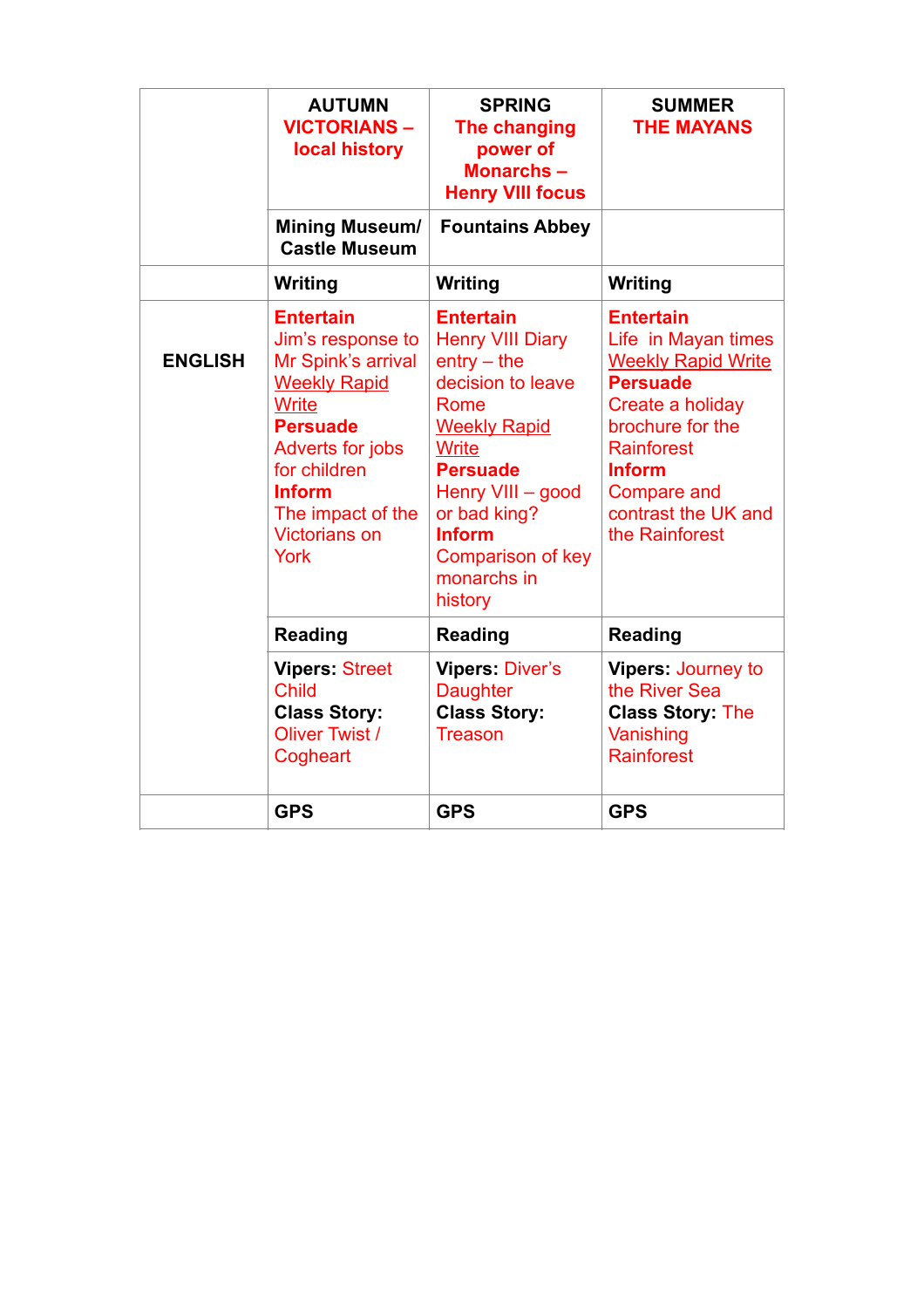|                                   | The difference<br>between<br>vocabulary typical<br>of informal<br>speech and<br>vocabulary<br>appropriate for<br>formal speech<br>and writing.<br>The difference<br>between<br>structures typical<br>of informal<br>speech and<br><b>structures</b><br>appropriate for<br>formal speech<br>and writing.<br>Use of the<br>passive to affect<br>the presentation<br>of information in a<br>sentence. | Linking ideas<br>across paragraphs<br>using adverbials of<br>time, place and<br>number or tense<br>choices.<br>Layout devices,<br>such as headings,<br>subheadings,<br>columns, bullets,<br>or tables. | <b>Punctuation of bullet</b><br>points to list<br>information<br>How hyphens can<br>be used to avoid<br>ambiguity.<br>Subject, object,<br>active, passive,<br>synonym, antonym,<br>ellipsis, hyphen,<br>colon, semi-colon,<br>bullet points |
|-----------------------------------|----------------------------------------------------------------------------------------------------------------------------------------------------------------------------------------------------------------------------------------------------------------------------------------------------------------------------------------------------------------------------------------------------|--------------------------------------------------------------------------------------------------------------------------------------------------------------------------------------------------------|---------------------------------------------------------------------------------------------------------------------------------------------------------------------------------------------------------------------------------------------|
| <b>MATHEMATI</b><br>$\mathsf{cs}$ | <b>Number: Place</b><br><b>Value, Four</b><br>Operations,<br><b>Fractions</b>                                                                                                                                                                                                                                                                                                                      | Number: Decimals,<br>Percentages,<br>Ratio, Algebra<br>Measurement:<br>converting units,<br>Perimeter, Area<br>and Volume<br><b>Statistics</b>                                                         | Geometry:<br><b>Properties of</b><br>shapes, Position<br>and Direction<br><b>Consolidation: Four</b><br><b>Operations, FDP</b><br>and Measures                                                                                              |
| <b>SCIENCE</b>                    | <b>Properties of</b><br>Everyday<br><b>Materials</b><br><b>Reversible</b><br><b>Changes</b>                                                                                                                                                                                                                                                                                                        | <b>Electricity</b><br><b>Classification &amp;</b><br>Micro-organisms                                                                                                                                   | <b>Evolution and</b><br><b>Inheritance</b>                                                                                                                                                                                                  |
| <b>COMPUTING</b>                  | Following the Purple Mash Scheme of Work                                                                                                                                                                                                                                                                                                                                                           |                                                                                                                                                                                                        |                                                                                                                                                                                                                                             |
|                                   | <b>Unit 6.1</b><br>Coding<br>2Code<br><b>Unit 6.2</b><br><b>Online safety</b><br><b>Unit 6.3</b><br><b>Spreadsheets</b><br>2Calculate                                                                                                                                                                                                                                                              | <b>Unit 6.4</b><br><b>Blogging</b><br>2Blog<br><b>Unit 6.5</b><br><b>Text Adventures</b><br>2Code, 2Connect                                                                                            | <b>Unit 6.6</b><br><b>Networks</b><br><b>Unit 6.7</b><br>Quizzing<br>2Quiz, 2DIY, Text<br>Toolkit,<br>2Investigate                                                                                                                          |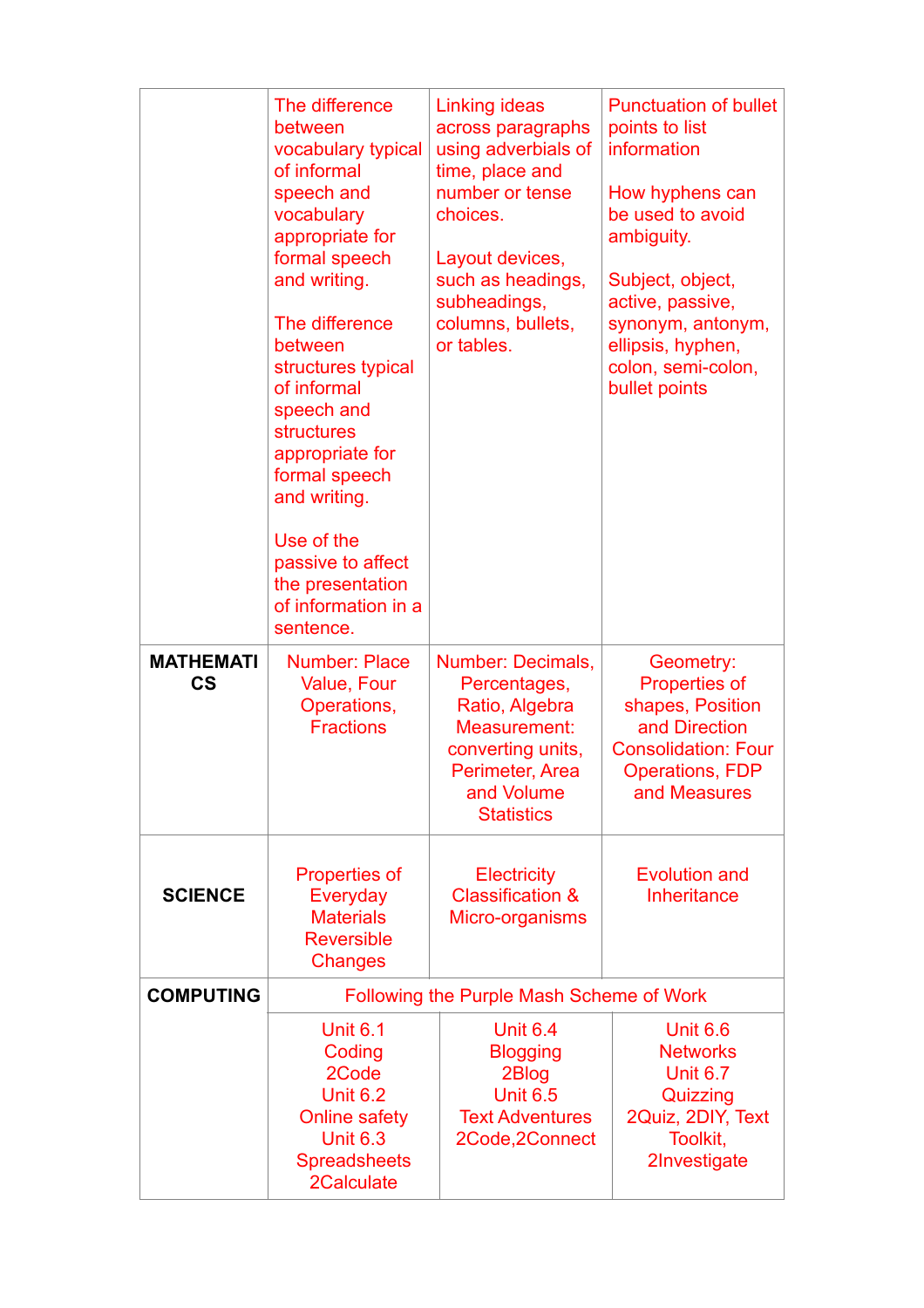| <b>DT</b>                    | <b>Moving Toys</b>                                                                                                                                                                                                                                                                                                                                                                                            | <b>Slippers</b>                                                                                                                                                                                                                                                                                                                                                      | Fairground                                                                                                                                                                                                                                                                                                                                                                                               |
|------------------------------|---------------------------------------------------------------------------------------------------------------------------------------------------------------------------------------------------------------------------------------------------------------------------------------------------------------------------------------------------------------------------------------------------------------|----------------------------------------------------------------------------------------------------------------------------------------------------------------------------------------------------------------------------------------------------------------------------------------------------------------------------------------------------------------------|----------------------------------------------------------------------------------------------------------------------------------------------------------------------------------------------------------------------------------------------------------------------------------------------------------------------------------------------------------------------------------------------------------|
| <b>HISTORY</b>               | How did the<br><b>Victorians shape</b><br>the York we know<br>today?                                                                                                                                                                                                                                                                                                                                          | The changing<br>power of monarchs<br>(with a focus on<br>Henry VIII)                                                                                                                                                                                                                                                                                                 | The Mayan<br><b>Civilization</b>                                                                                                                                                                                                                                                                                                                                                                         |
| <b>GEOGRAPH</b><br>Y         |                                                                                                                                                                                                                                                                                                                                                                                                               |                                                                                                                                                                                                                                                                                                                                                                      | <b>Rainforests</b><br>Latitudes, longitudes,<br>biomes, vegetation<br>belts, Tropics of Cancer<br>and Capricorn; compare<br>rainforest with UK; trade<br>$links - chocolate.$                                                                                                                                                                                                                            |
| <b>ART</b>                   | <b>Make my voice</b><br>heard<br>Exploring art with a<br>message, looking at<br>the works of Pablo<br><b>Picasso and Käthe</b><br>Kollwitz and through<br>the mediums of<br>graffiti, drawing,<br>painting and<br>sculpture, creating<br>artworks with a<br>message                                                                                                                                           | Design for a<br>purpose<br>Designing to a given<br>criteria; developing<br>design ideas for a<br>room interior, a coat<br>of arms and a product<br>to fit a given name<br>Photography<br>Developing<br>photography skills -<br>composition, colour,<br>light, abstract image,<br>underlying messages<br>and capturing and<br>presenting images in<br>different ways. | <b>Art and design skills</b><br>This collection of<br>lessons children learn<br>and develop their skills in:<br>design, drawing, craft,<br>painting and art<br>appreciation; working as<br>a group to design a hat,<br>creating zentangle<br>patterns and subsequent<br>prints, painting in the<br>style of impressionist<br>painters and exploring<br>the piece 'Nighthawks' by<br><b>Edward Hopper</b> |
| <b>MUSIC</b>                 | Looping and<br>remixing<br><b>Composition and</b><br>notation                                                                                                                                                                                                                                                                                                                                                 | <b>Blues</b><br><b>Musical Theatre</b>                                                                                                                                                                                                                                                                                                                               | <b>Composing and</b><br>performing a<br>leavers' song<br>Theme and<br><b>Variations</b>                                                                                                                                                                                                                                                                                                                  |
| <b>PE</b><br>(LCP<br>scheme) | <b>Invasion Games</b><br>$(4)$ Netball 6-12<br>Dance In the<br>Playground<br>(Victorians)                                                                                                                                                                                                                                                                                                                     | Gymnastics (6)<br>$6 - 12$<br><b>Outdoor and</b><br>Adventurous (2)                                                                                                                                                                                                                                                                                                  | Net Wall (2)<br>Athletics (3)                                                                                                                                                                                                                                                                                                                                                                            |
| <b>PSHE/RSE</b>              | KAPOW scheme used to make sure statutory elements are covered for<br>RSE. Policy online and parents consulted.<br>See KAPOW for lesson plans selected to link with teaching themes that<br>term.<br>Some PSHE/RSE elements are also taught within Computing, Science, PE<br>and healthy schools week.<br>See KAPOW for the profession of skills documents used to allow for<br>progression from year to year. |                                                                                                                                                                                                                                                                                                                                                                      |                                                                                                                                                                                                                                                                                                                                                                                                          |
|                              | <b>Families and</b><br>relationships<br>Health and wellbeing                                                                                                                                                                                                                                                                                                                                                  | Safety and the<br>changing body<br>Citizenship                                                                                                                                                                                                                                                                                                                       | Economic well being<br>Healthy schools week                                                                                                                                                                                                                                                                                                                                                              |